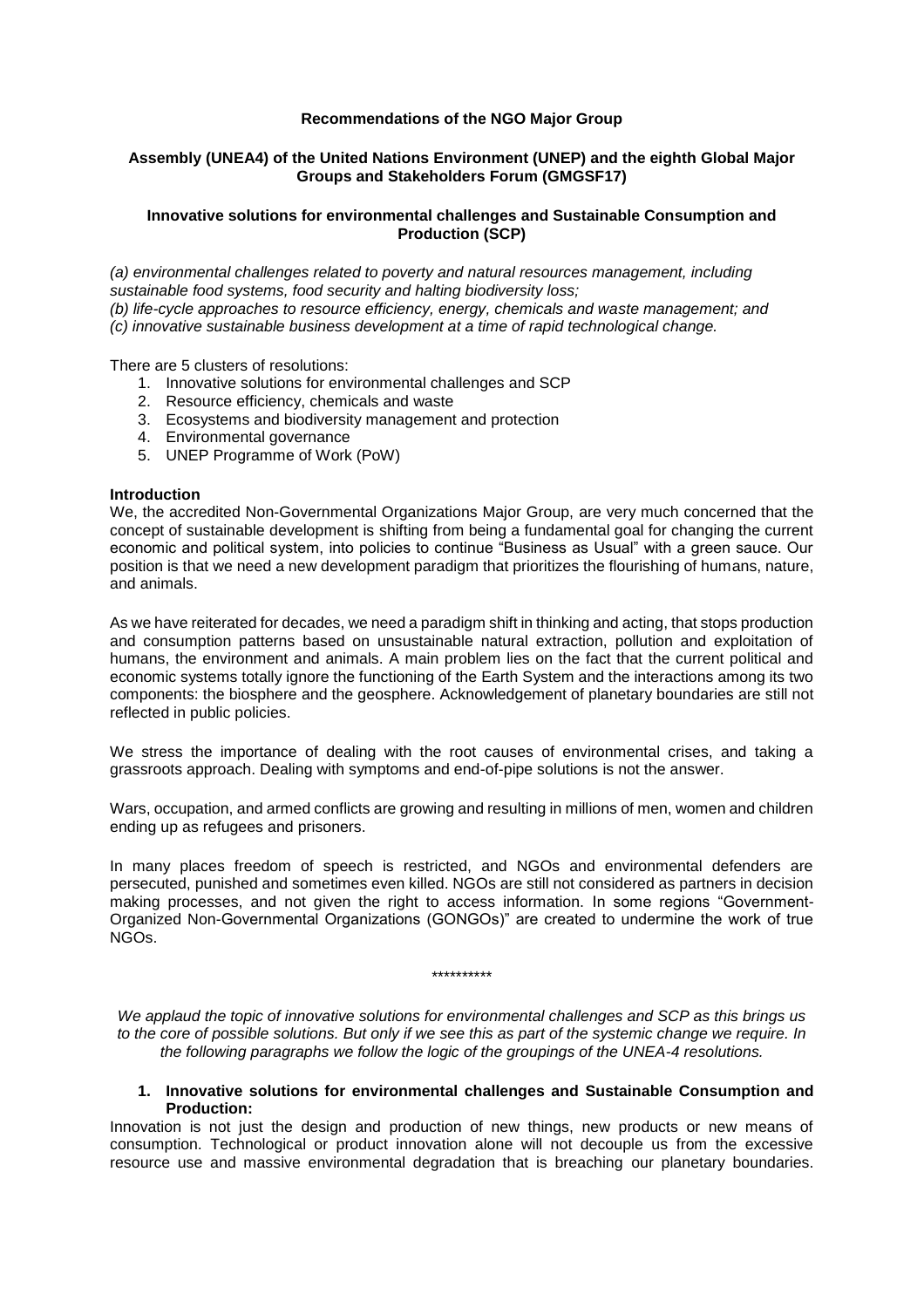Technological innovation is not a panacea or magic bullet. Nor will it alone lead to the social and economic changes that humanity desperately needs.

In addition, even where innovation is limited to new technologies, it must not be restricted to new products, but must also address how all products are produced and within their entire lifecycle.

Societal solutions must be built from the bottom up, making use of local and indigenous knowledge, and built through meaningful engagement and the development of understanding, awareness and trust. There are no easy solutions. Advocating novel solutions to environmental challenges should proceed on the basis of a simple test:

- Firstly, does the innovation do no harm to the environment, humans and animals, now and in the future? (precautionary principle)
- Secondly, does it address the need for inclusive development, justice and equity ?
- And finally, does your proposed approach already exist? If so, first apply transfer of technology to the groups needed, and/or upscale it via policy measures and/or financial investments.

Furthermore, it is not enough just to identify and promote an idea without also addressing the societal conditions or infrastructure that it needs to flourish. We require holistic and just approaches, informed by and sympathetic to the local context.

#### *SCP as leverage towards system change*

- Sustainable consumption and production (SCP) is at the heart of the 2030 Agenda for Sustainable Development and should also become a central issue in the post-2020 global biodiversity framework to be adopted by the 15th Conference of the Parties to the Convention on Biological Diversity in 2020. For its realisation we need a fundamental change of the production chain to make it sustainable and fair. Our current economic system is based on the unsustainable extractivism of natural resources, externalized costs and the exploitation of cheap labour and low environmental and social standards.
- We urge governments to build on the progress already made under the One Planet Network, formally the 10YFP on SCP, and to reiterate their support for the programmes through national policy changes and the allocation of resources. As we witness the growing demand for more ethical and sustainable business practices, consumers must be empowered with accessible and clear information on the sustainability of a product. For example, these include certification schemes that promote fair trade, sustainable forest, organic, animal welfare-friendly and toxicfree products. We call on governments to scale up their support for initiatives that empower consumers with the information and tools they need to lead more sustainable lifestyles. We also call on governments to recognise and support the rights of indigenous peoples and local communities to their lands, territories and resources to prevent some of the worst social and ecological impacts of large-scale unsustainable production systems and to encourage customary sustainable use of natural resources.
- A wide range of instruments are necessary to achieve the transition towards sustainable consumption and production. These include market, financial and regulatory instruments; behavioural change inspired through education, awareness and the promotion of sustainable lifestyles; a focus on well-being instead of GDP growth; redistribution of wealth; and the equitable sharing of environmental space. For that we need a new narrative encompassing human well-being, environmental protection, animal welfare and regenerative economic development, which goes beyond the paradigm of infinite growth and the promise that innovation and technology will allow us to decouple our high levels of consumption from resource use and environmental degradation.
- Unsustainable production and consumption is not only the root cause of environmental degradation but laos of the increasing environmental conflicts around the world,. Local communities suffer disproportionately from resource depletion, pollution, and land-grabbing and dislocation. We see an increase in mining activities all around the globe, which is linked to the ever-expanding demand for raw materials. We also see other large scale projects for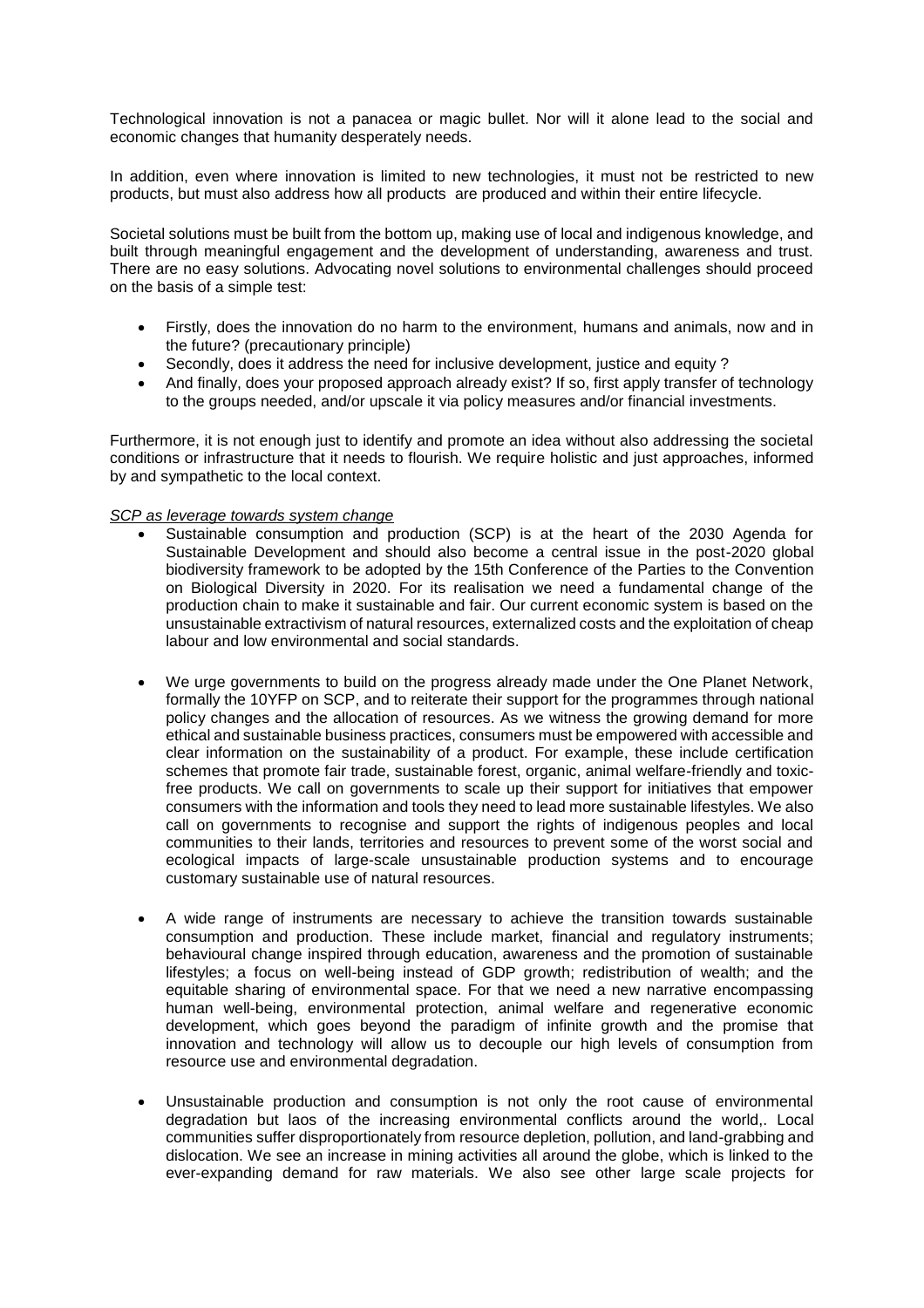agricultural, industrial and energy production leading to conflict, dispossession on indigenous peoples and local communities, and environmental degradation.

• We request that governments forge a transformative alliance with civil society and the private sector that will drive forward an innovative, productive, resource-efficient, low-carbon and pollution-free economy as a means to deliver the 2030 Agenda for Sustainable Development.

## **2) Resource efficiency, chemicals and waste**

#### *Resource efficiency:*

- We request that governments ensure that only products that can be safely and sustainably reused, repaired, recycled or composted, are produced and put on the market
- True cost accounting in every part of the production chain is a must
- We urge governments to implement extended producer responsibility policies that drive producers to redesign products and processes in order to prevent pollution, toxic substances, and be resource efficient. The "Polluter Pays Principle" is a strong principle, but the main goals is to prevent pollution, not let the rich pay for it. Policies should also ensure the safe reuse, recycling, or composting of products while retaining materials in the economy as long as possible, at their highest possible quality;
- We recognize that plastics are a lifeline for the fossil fuel industry and as such, are structurally linked to climate change, in addition to polluting marine and other ecosystems. On this basis, we call on governments to reduce virgin plastic production, consumption and waste.
- Industrially farmed animals are fed on human-edible cereals and soy which they convert very inefficiently into meat and milk. This is an inefficient use of resources and undermines food security by reducing the grain available for human consumption. Livestock are only efficient when they are converting materials we cannot consume - e.g. grass, crop residues and by products - into food we can eat.

#### *Chemicals:*

- Materials and additives currently used in plastic production include synthetic endocrine disruptors and persistent organic pollutants that threaten human, animal and ecosystem health. We call on governments to phase out the use of toxic materials and additives in plastics, in order to achieve safe, non-toxic circular material flows.
- Chemicals are used in industrial animal agriculture to treat and control disease, promote growth and product quality, and to control "pests". The routine use of antibiotics in industrial animal agriculture to prevent the diseases that are inevitable when animals are kept in crowded, stressful conditions leads to people developing resistance to key antibiotics. Residues in food and the environment can have serious health impacts (especially as concerns pesticides, fertilizers, and antibiotics).
- The intensive use of chemicals in agriculture, particularly of fertilizers, is also a significant contributor to greenhouse gas emissions. Excess fertilizer is converted to nitrous oxide which is a greenhouse gas 300 times more potent than carbon dioxide.
- We urge governments to establish systems that link composting initiatives or facilities to farms and urban food producers so that the need for chemical fertilizers is reduced.

## *Waste:*

- We call on governments to acknowledge and support the work of NGOs and communities implementing zero waste systems at the local level in partnership with local authorities, reducing waste generation, improving separate collection, recycling and composting or anaerobic digestion.
- We congratulate governments that are taking courageous steps to prevent waste including plastic waste, through policies such as bans or fees on unnecessary single-use plastic items. We strongly encourage all governments to take similar steps as soon as possible, and to seek expertise from NGOs implementing zero waste work on safe alternative materials and alternative distribution systems.
- Global dependence on plastic scrap trade implies severe environmental injustices as it burdens certain communities, especially in Southeast Asian countries, with low-grade hard-to-recover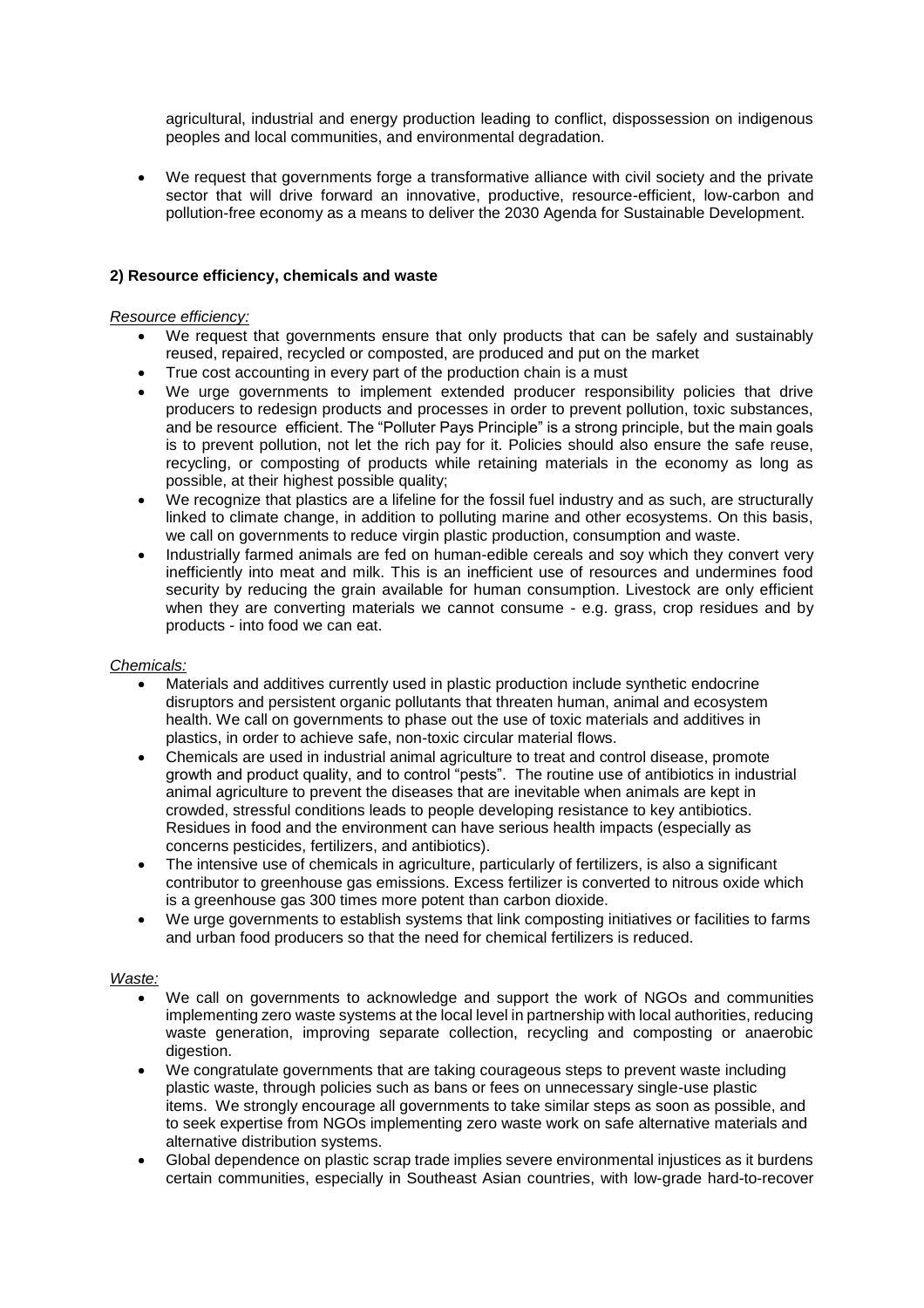mixed plastics. We call for strengthened international cooperation that can ensure transparency and accountability in plastic scrap trade.

- We call on governments to integrate waste pickers as municipal waste service providers in cities, offering them safe, toxic-free and just working conditions. Their waste collection, separation and recycling in the informal economy offers crucial support to overburdened municipal waste systems, and makes an important contribution to circular economy.
- We request the phase-out of waste incineration (even with energy recovery), as it wastes resources that could otherwise be reused, recycled or composted, it feeds unsustainable consumption through a lock-in effect, it generates toxic air pollution and ashes, and contributes to climate change.
- A third of global food production is lost or wasted annually, and food waste is a leading greenhouse gas emitter. The question of food waste must be effectively addressed by food policy strategy, regulation and enforcement, and education/awareness. There are best practices which could be mandated – for example, national food waste reduction plans; regulation to ensure that food businesses give away/donate edible surplus foods; effective government recycling schemes and penalties for excess waste disposal; composting or anaerobic digestion of food waste.
- The use of human-edible crops to feed farm animals should be regarded as a form of food loss as 3.5 billion extra people could be fed each year if the crops used to feed animals were instead used for direct human consumption.

## **3) Ecosystems and biodiversity management and protection (incl food systems)**

#### *Wildlife and ecosystems:*

- Since 1970, 70% of our wildlife has been wiped out. The key drivers of biodiversity loss include habitat loss and degradation, climate change, pollution, and over-exploitation. These threats continue to grow, and biodiversity continues to be lost at an alarming rate, despite the current sustainable use paradigm that underlies many multilateral environmental agreements.
- Traditional societies had a sense of respect and reverence for wildlife, and only took what they needed. But increasingly wildlife is viewed as a "money maker", and inessential and unsustainable uses abound. Unless steps are taken to stem this, and to recognise the need to protect nature and wildlife because of its intrinsic value, we will obliterate our wildlife and destroy the habitats which sustain it.
- Governments should recognise, promote and support indigenous and community based conservation and ecotourism that is based on conservation of terrestrial and marine habitats,.
- We call upon governments to ban and combat illegal trade of wild fauna and flora. Increasingly, exotic birds and reptiles are sold in all sort of markets in many countries, where consumers are tempted to acquire them as pets, without being aware of the suffering and impact on the species and their habitats by encouraging that trade.

#### *Food systems and food sovereignty:*

- Since intensive livestock systems are at the heart of -or contribute to many problems affecting health, food security, the environment and animal welfare, it is vital that we build sustainable food systems. We need to promote production systems using closed cycles (circularity, agroecology, organic agriculture, integrated crop-livestock systems), and which treat animals ethically. The polluter pays principle shall be used for agricultural inputs and to restore damaged ecosystems. Hazardous pesticides, excessive use of fertilizers and routine use of antibiotics should be banned and current subsidies for resource-depleting and environmentally damaging practices and products should be terminated.
- Our food systems should be made resource-efficient, thereby encouraging the reduction of meat and dairy consumption, encouraging the consumption of sustainably produced plant-based foods, using organic fertilisers (e.g. manure, other by-products) and legumes which can fix atmospheric nitrogen in soils, using biobased products such as biopesticides, and crop rotation to promote nitrogen and carbon cycles and restoring degraded soils. We call on countries to promote and support small-scale production, thereby improving the livelihoods of the rural population, food security and even economic development as opposed to industrial farming. Environmentally damaging trade practices (such as livestock fed by imported soy or palm causing deforestation, pollution of water, products containing unsustainably sourced palm oil)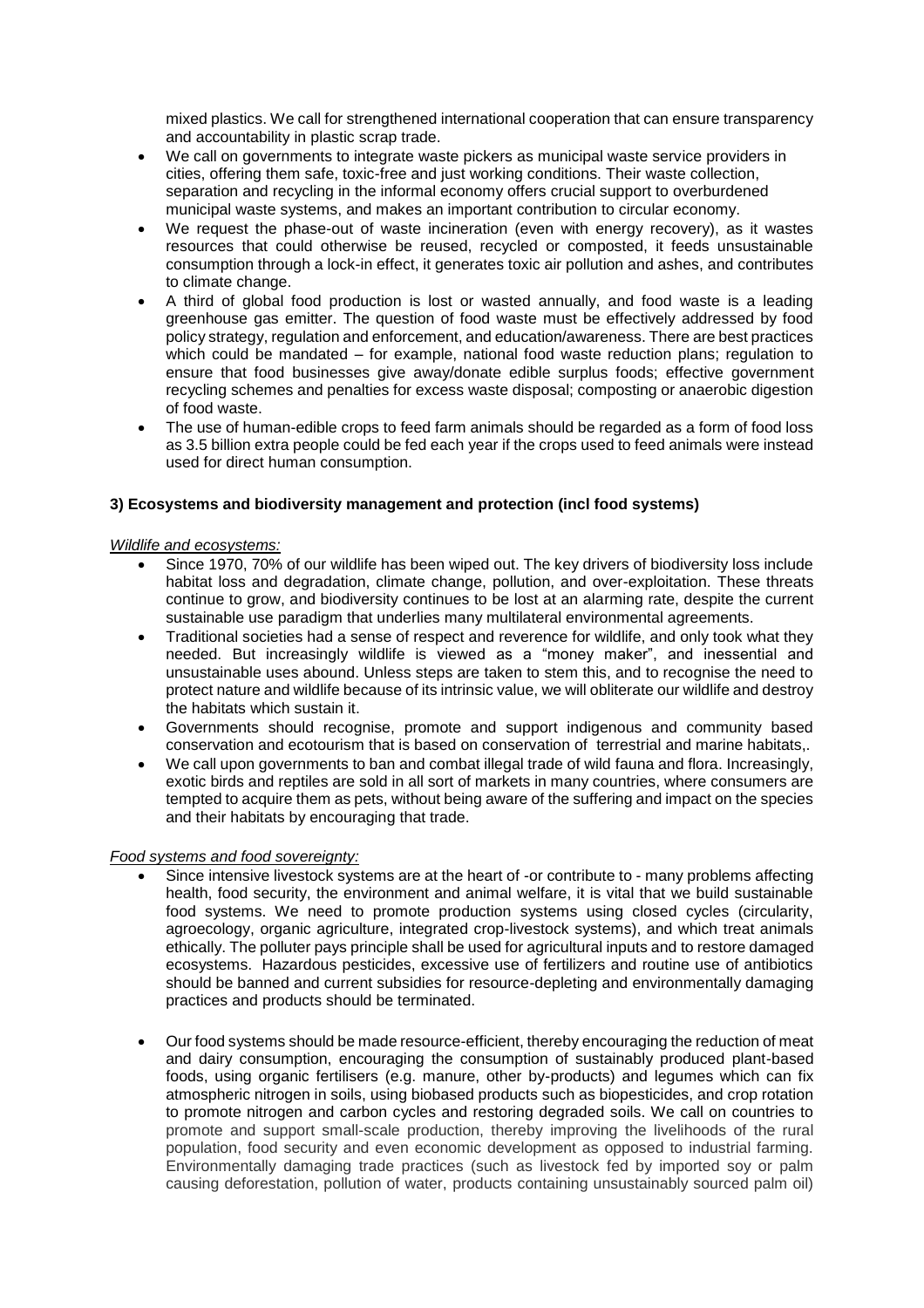should be eliminated, as well as subsidies for environmentally damaging production methods (like fertilizers).

- We call on countries to halt the expansion of cattle pastures and cropland (mainly used to produce animal feed crops) into forests and other important ecosystems as this leads to massive loss of wildlife habitats and biodiversity and the release of stored carbon into the atmosphere.
- Companies should minimize the amount of packaging used for the production of food and provide a clear and honest labelling system with information about environmental footprint and method of production. In order to move to a sustainable agricultural model, patents on living organisms such as seeds should be avoided, and instead there should be a promotion of seed exchange among farmers and the revitalisation of traditional seeds by indigenous peoples and local communities.
- We call on countries to establish independent training and extension services for farmers and processors on sustainable production methods.
- To ensure safe reuse of wastewater, agricultural pollution of water sources has to be halted at source, by fully closed cycles and transition to agro-ecological practices that exclude synthetic pesticides and fertilizers.
- We call governments to promote small scale food producers and traditional sustainable agricultural practices of indigenous peoples and local communities, and give all necessary supports to them, so that this essential source of food security is not lost.

•

#### *Halting deforestation and forest degradation*

• Deforestation and forest degradation are, in particular in the tropics, a main driver of climate change. Urgent action is needed to halt both. Where deforestation is mainly driven by agriculture expansion and illegal logging, forest degradation is mainly caused by unsustainable harvesting practices. Sustainable Forest Management should be promoted in different ways, including through legislation and strong enforcement, while buffering and protecting intact primary forests. Forest certification needs to be promoted also through the shifting of tax burdens so that a level playing field also in economic terms is created for such practices as opposed to those ignoring the social and environmental functions forests have and should maintain. The certification of agricultural commodities, such as palm oil, soy and sugar need to be effectively assessed and monitored, to ensure that companies fully comply with the certification principles and criteria. Voluntary certification standards need to be complemented by legal regulatory processes to ensure that sustainable consumption and production are achieved.

#### *The Marine Arctic Peace Sanctuary (MAPS)*

- We call upon governments to become signatories to the Marine Arctic Peace Sanctuary (MAPS) Treaty on an urgent basis to allow the effective entry into force by December 2019 of this vital protection for the Arctic Ocean, its ecosystems, and all life on Earth.
- The Marine Arctic Peace Sanctuary (MAPS) Treaty is an immediate and decisive response to the global crisis of the melting Arctic sea ice. The most direct and effective method of cooling the overheated earth is to protect its own cooling system - the Arctic ice cap. The MAPS Treaty establishes the Arctic Ocean north of the Arctic Circle as an international marine protected area free from commercialization and militarization, safeguarding sea ice from pollution and ice break-up and maintaining peace.

#### **4) Environmental governance**

- We consider that there should be more strategic and proactive environmental governance; with greater attention paid to the root causes of environmental degradation, and the development of effective preventive approaches. We should reform our institutions and governance systems to recognise and respect the biophysical reality of Earth Systems, using the planetary boundaries framework to ensure that we return to and remain within those boundaries.
- We urge governments of the world, especially those supporting wars, financing war machines, benefiting from wars, to acknowledge the impact of wars and armed conflicts and creating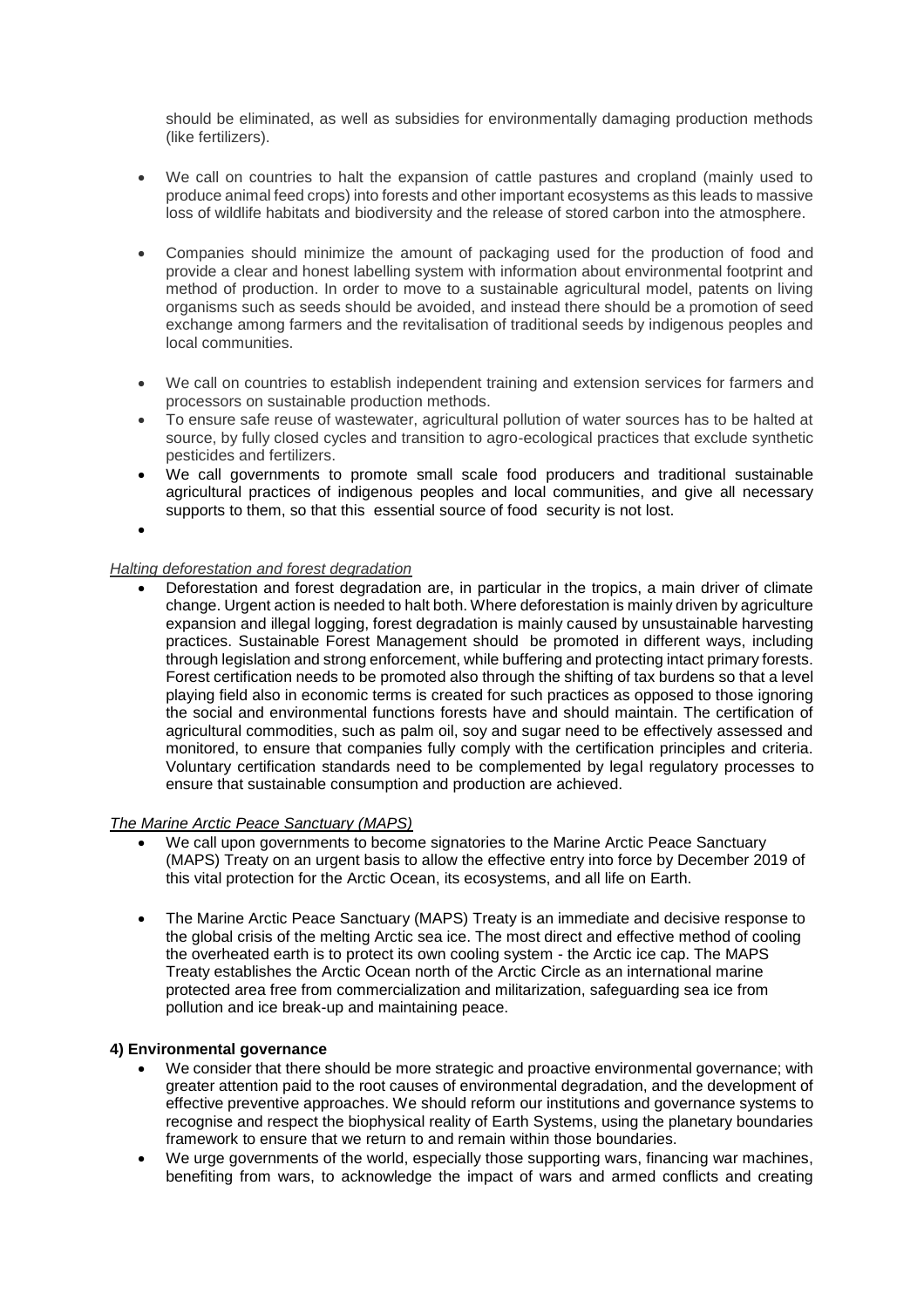refugees on human rights, health, environmental rights of victims of wars and armed conflicts, the environment and natural resources. More specifically, we call UN Environment and governments to respond to the increasing pressure and impacts the current crisis of several countries in the world, like Syria, Iraq, Palestina, Venezuela, causing millions of refugees. The displaced population is significantly affected by and affecting the fragile environmental situation in the regions they are displaced to.

- We urge governments to realize that NGOs and public should be informed about forthcoming projects with possible impacts on the environment. Consultation meetings and workshops, public hearing and stakeholders roundtable discussions should be part of the decision making process from beginning to end.
- We call on governments to help boost accountability efforts by governments and civil society organizations to hold culprits of environmental infringement, including but not limited to the private sector, legally and financially liable.
- We call on UN Environment to support and facilitate the engagement between concerned NGOs and governments on monitoring and recording of environmental damage, especially in the projects conducted by UN Environment.
- We strongly request governments to work on building the capacity of the environmental judicial system across their countries. Environmental NGOs could be great partners, in review of existing legislations, and suggesting stronger ones that can fill gaps, strengthen loose ends, and put workable processes. This would require an open-source database that is easily accessible to the public, easy and fast access to law, and rule of law.

# *Concerning the Global Pact for the Environment:*

- We support the development of a Global Pact for the Environment, as a binding international legal instrument to unify and structure the rules and principles of environmental law for the long term. The Secretary-General's report on gaps in the international environmental law highlighted the piecemeal and reactive character of the existing sectoral regulatory framework, with gaps in both coverage and implementation. However, it did not pointed out that the main gap lies on the lack of consideration of the Earth System as an object of law.
- The Global Pact represent a unique opportunity to establish the framework necessary to maintain the state of the Earth System within a safe operating space for life which entails operating within the planetary boundaries.
- We asks that the Global Pact for the Environment recognizes the Earth System as intangible natural heritage of mankind and introduces a definition of the Earth System.
- A Global Pact has the potential to achieve coherence across sectors, and more effective implementation at national and international levels for this reason the Global Pact for the Environment must introduce the need to include in all MEAs compliance mechanisms allowing members of the public to file submissions of cases of non-compliance by the Parties following the Aarhus Convention model. .

## *Right to information and to meaningfully participate in environmental decisions (Principle10)*

We call on governments to uphold the right of people and communities to information on pollutants and to meaningfully participate in environmental decisions, in line with the Aarhus and Escazu Conventions. Access to information on the environmental and social impact of products will allow communities to fully play their role in climate change mitigation, and in safeguarding human and ecosystem wellbeing. Specifically, we request the disclosure of product information to consumers and communities, including the nature of materials and chemical additives, the ratio of recycled content, the carbon footprint (including biogenic carbon) miles, the water and energy footprints, and the fairness of labour practices.

## *Concerning shrinking space for civil society:*

- We call on governments to realize the potential of partnership with NGOs rather than trying to silence them, ignore, or discredit them.
- NGOs are civil society's movement and voice; governments should stop attempting to form "Governamental organised -NGOs (GONGOs) to represent the government's view, and compete with the true NGOs and community based organisations. Instead, governments should attempt to open a dialogue with existing active NGOs with justified constituencies and networks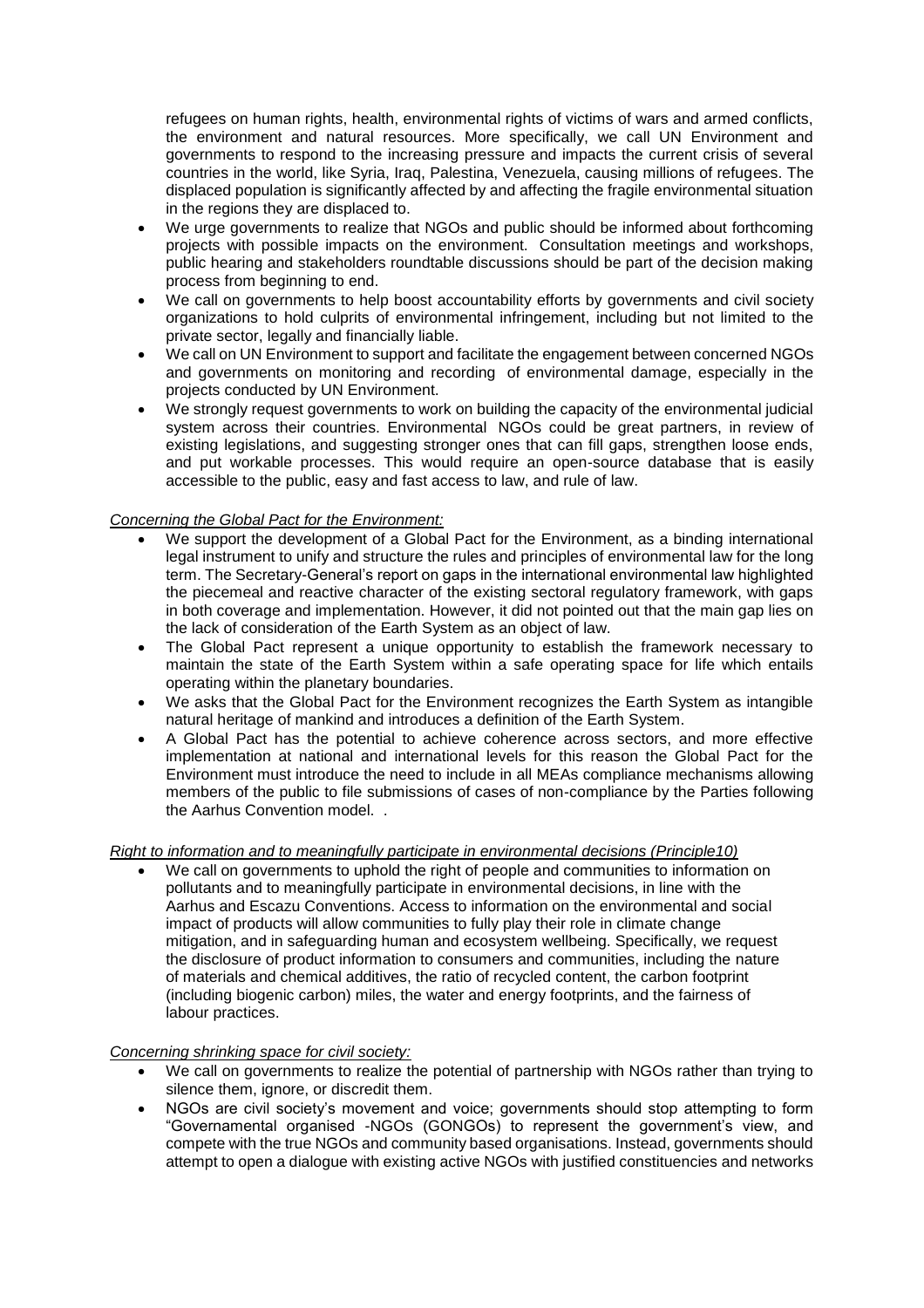with grassroots organisations. They should listen to their views, and utilise them as citizens critics of the government's and the private sector's performance towards sustainability.

• Environmental media is an important tool for public awareness, and for making NGOs' and researchers' voice heard. Governments should support freedom of speech, and encourage official media to be open and inviting for those views.

## *Concerning marine plastic pollution:*

• We recognize the severity and urgency of the plastic pollution crisis, including in our oceans. We also recognize the insufficient reach and effectiveness of current environmental governance instruments on the marine plastic pollution crisis, and the need for a new and binding global instrument focused on prevention, as was clear from the assessment of the UNEA-mandated Ad Hoc Open-Ended Expert Group on marine litter and microplastics, and from NGO expert interventions in this forum. We call governments to take decisive action on this issue by supporting relevant resolutions at UNEA4.

## *Concerning geoengineering:*

- Some bigger groups among international civil society, are extremely worried about the resolution on geoengineering submitted by Switzerland in Cluster 4.
- Climate geoengineering refers to large-scale technological schemes for intervention in the Earth's oceans, soils and atmosphere with the aim of reducing the effects of climate change, usually temporarily. All of them come with large-scale social and ecological risks, in particular for those already disproportionately affected by climate change and other ecological crises.
- Geoengineering technologies are being researched and developed primarily in high-emission countries in the Global North, with fossil fuel companies being at the forefront due to their interest in technologies that create the illusion of a technological "fix" for the climate problem that would allow business-as-usual to continue.
- The debate on geoengineering is highly biased toward certain types of knowledge and expertise. Pro-geoengineering researchers are usually considered the only credible source of knowledge, while the risks and concerns of civil society and social movements, Indigenous Peoples, farmers, womens and other rights holders are frequently discarded as second-order problems. We are concerned that the resolution submitted by Switzerland that aims to establish an Expert Group would repeat that fallacy and thereby serve to create further legitimacy for high-risk large-scale technological schemes to manipulate the environment.
- At the very least, the Expert Group established for conducting an assessment on geoengineering for UNEA must be open-ended to ensure full participation and engagement of all relevant stakeholders. A robust review mechanism for Expert Reviewers, including civil society, and Governments must be put in place (see, for instance, Review Mechanism for reports at the Intergovernmental Panel on Climate Change).
- The 2010 de facto moratorium on all climate-related geoengineering agreed upon unanimously by Parties to the Convention on Biological Diversity, as well as the regulatory approaches to marine geoengineering put in place under the London Protocol of the London Convention, prohibiting ocean fertilization, must be honoured and serve as the only legitimate starting point for further deliberations on the governance of geoengineering.

## *Public-Private-Partnerships:*

- UN aim is to protect people and the planet and should put strong focus on sustainable socialecological initiatives (e.g. small and medium enterprises, start-ups and NGO initiatives) that provide, for example alternatives to single-used products, and their networks, including civil society organisations.
- There is little transparency on UNEP's partnerships with the private sector. The list of partnership agreements is not easily accessible to the governments or civil society. Rumours are heard that UNEP has spent lots of money on paying a global car company (Volvo oceans race) and has a partnership with Coca Cola - one of the biggest contributors to plastic-bottle pollution worldwide. Neither Volvo nor Coca Cola are an example of positive sustainable development action. Corporations are aimed at maximizing profit for their shareholders. Let us recall that the United Nations aim is to work for people and planet. Let's keep that focus clear.
- Large corporations have been evading taxes and not paying for the environmental harm caused by their production. Instead of providing such corporations with the benefit of positive marketing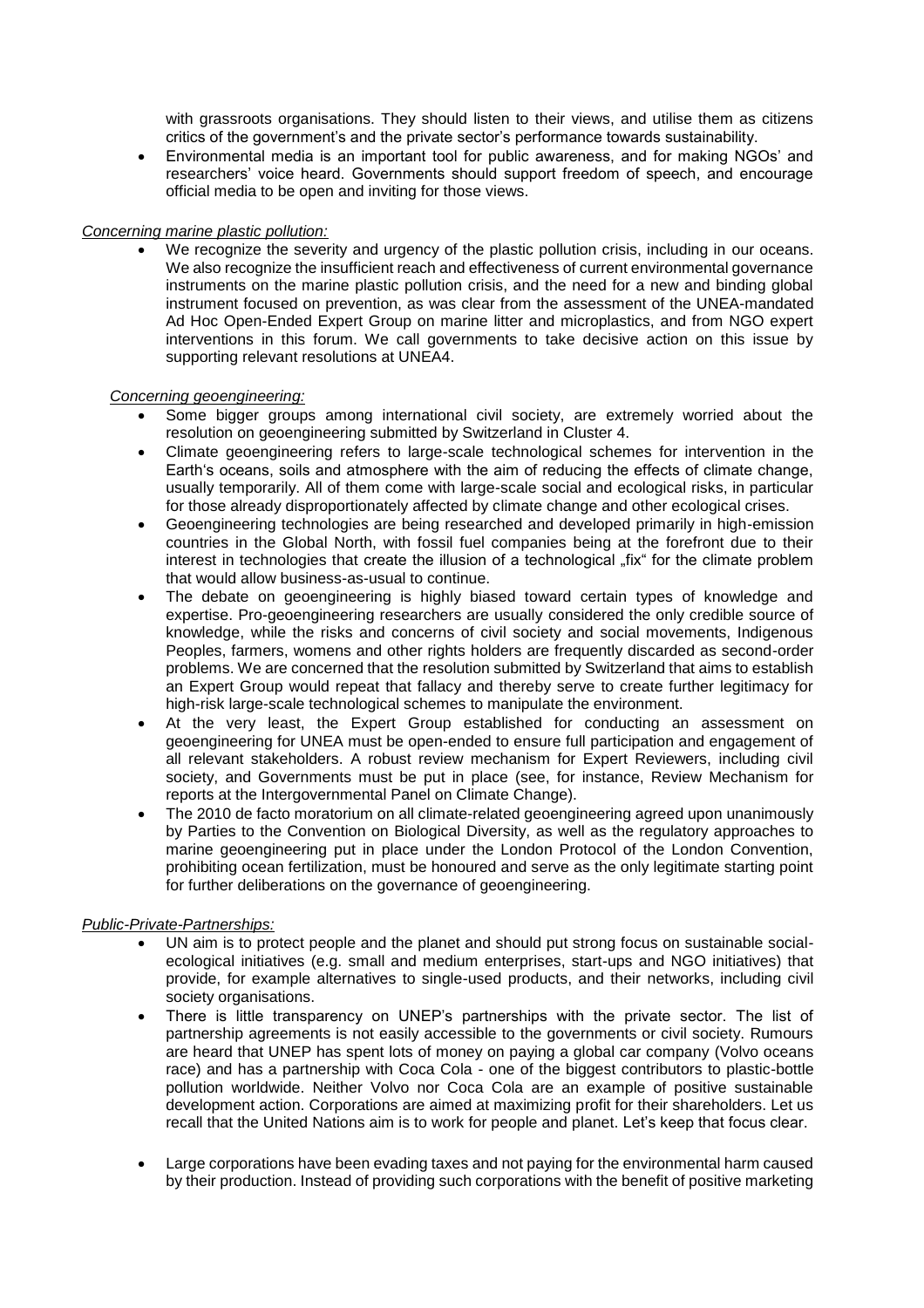by 'partnering' with UNEP, there should be a policy to hold corporations accountable for damage done and stop tax evasion.

The contributions of indigenous peoples and local communities towards the achievement of global commitments on biodiversity, climate change and sustainable development need to be fully recognised and supported. Their roles in environmental governance should be given more space through enhanced participation and support.

Therefore, UNEP should only engage in honest partnerships that first and foremost:

- Demonstrate where a proposed or existing partnership adds value and is not incoherent as measured against the 2030 Agenda; and show that the UN values espoused by the partnership are communicated and internalized.
- Promote a holistic approach to SDG implementation, and safeguard against collaboration that advances a particular goal at the expense of another - for example, partnerships that reduce CO2 emissions, but increase toxic emissions, should not be eligible.
- Focus on the innovative, truly environmentally sustainable, socially responsible start-ups including initiatives by NGOs and local groups - they need the partnership with UNEP to be of benefit to people and planet.

We recommend that UNEP partnerships should be based on principles including

- Ambitious, transformative and clear goals
- Transparency and full disclosure of investor relations
- Truly environmentally & socially sustainable
- Fair power relations between partners
- Resource sharing

## **5) UNEP Programme of Work (PoW)**

*The future of the UN Environment Assembly:*

- The delivery of this agenda will require greater emphasis on the role of civil society organisations. It is not just states, international organisations or the private sector that will implement the outcomes. More than ever we need UNEA's outputs to be tailored towards those implementing them at the national and local level: civil society, including local authorities, grassroots organisations and individuals. These are the people who can build and sustain the societal change that people and planet require, yet UNEA does not do enough to translate and communicate its resolutions and decisions to a broader audience. Those local groups also require support to build its capacity to deliver change. Enhancing public participation at all levels will also provide more grassroots solutions for environmental challenges.
- An agenda-setting Assembly must also ensure that its agenda is fully implemented. UNEA's resolutions should not just be the responsibility of UN Environment to implement, they are mainly the responsibility of its Member States. Commonly we see engagement during negotiations, then little in the way of follow up. Resolutions are left to UN Environment to implement, and few carry with them specific budgets for their delivery. It is critical that ownership is shared and that states demonstrate leadership, particularly where public and private stakeholders are also expected to play their part. We would prefer quality, not quantity, and for commitments to be properly funded and effectively delivered - an objective that is vital for UNEA's credibility. Where appropriate, this should include funds dedicated to building the capacity for their national and local implementation.
- We need urgently a monitoring framework for the resolutions adopted by UNEA and UNEA should also address methods to monitor the legal implementation of existing multilateral environmental agreements.
- The increasing focus on business at UNEA and the change from the Science Policy Forum to be a Science Policy Business Forum should be reversed to ensure that the forum prioritises public, rather than private interests. UN Environment is uniquely positioned to promote the science-policy interface and the Forum is one of the mechanisms through which UN Environment can be a driving force in ensuring that the science-policy interface is strengthened globally for public interest.